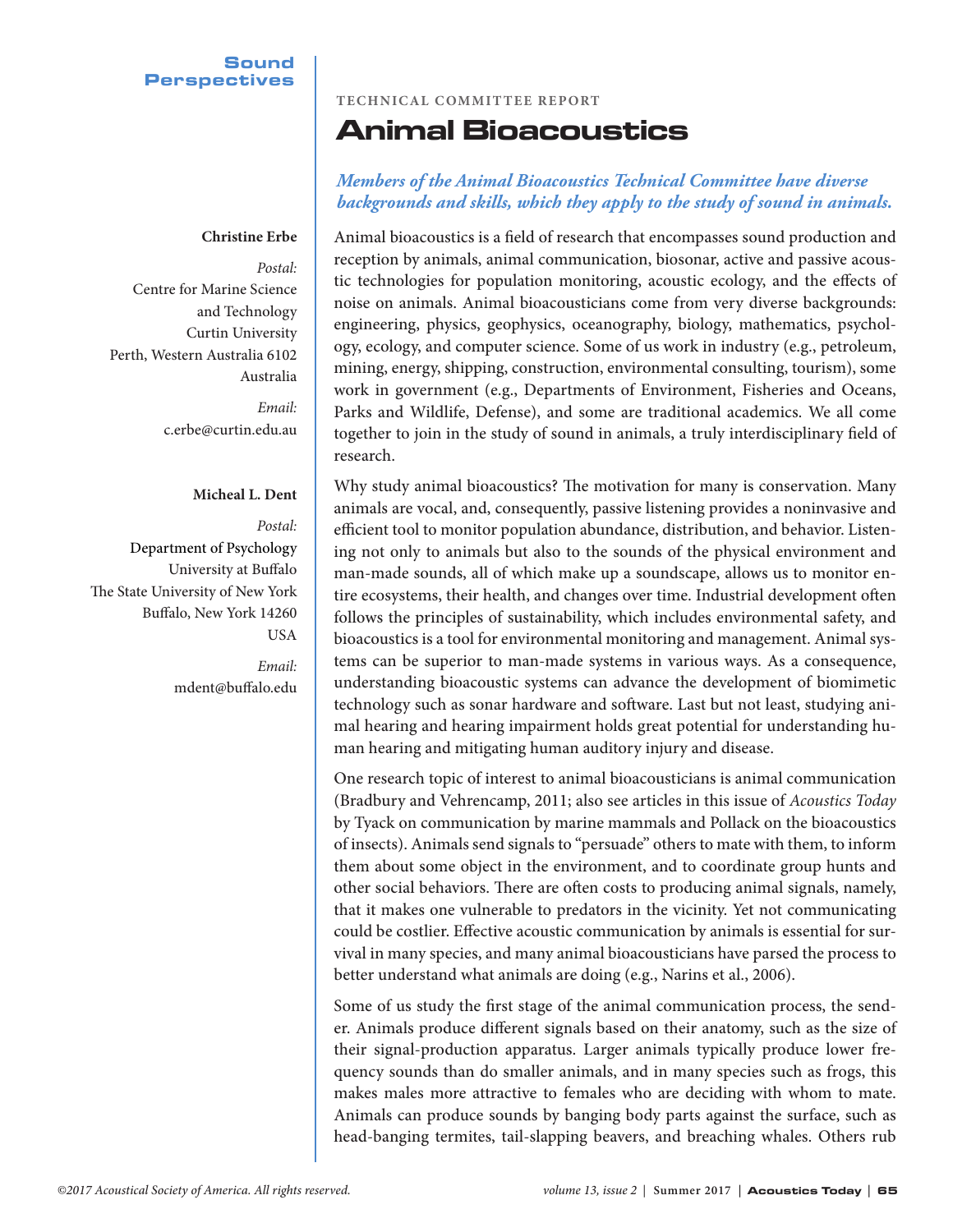body parts together in a process known as stridulation. Although insects such as grasshoppers are probably the most famous animals to do this, stridulation is documented in a wide variety of animals including catfish, seahorses, birds such as manakins and hummingbirds, and spiny lobsters. Other animals such as rattlesnakes vibrate appendages to make sounds, and still others force air through a small orifice to call. This last mechanism of sound production occurs through the larynx in humans and nonhuman primates and through an organ known as the syrinx in birds. The syrinx is a specialized version of the larynx that allows songbirds to breathe while they sing and results in the beautifully complex songs we hear outside our windows each spring (e.g., Marler and Slabbekoorn, 2004). The complexity of song produced by songbirds is the subject of interest for many animal bioacousticians.

Speaking of songs, the next stage of the animal communication process studied by animal bioacousticians involves the signals themselves. Whether produced via stridulation or forcing air through a syrinx, many signals that animals produce can be quite complex and meaningful to receivers. Animals can convey information about species, family, and sometimes even individual identity in their signals. They can let others around them know about some new positive (food) or negative (predatory) object in their environment. Animal bioacousticians have learned that females of some species of birds prefer highly stereotyped acoustic signals, whereas other females prefer males who are good improvisers. Some animals such as whales have the ability to change many spectrotemporal properties of their sounds, whereas others such as ants are limited. Finally, many species of animals are born knowing their vocalizations, whereas others must be exposed to a tutor to produce species-appropriate calls and songs. Knowing what sounds animals make and understanding their associated behavior is crucial information for population monitoring by noninvasive passive listening and, ultimately, for conservation management. Animal bioacousticians have borrowed signal-processing tools from unrelated fields (e.g., computer science or geophysics) and developed algorithms for the detection, classification, localization, tracking, and density estimation of (vocal) animals (e.g., Au and Hastings, 2008).

Another popular area of research by animal bioacousticians is the effect of the environment on animal communication (Wiley, 2015). A male frog may produce a beautifully complex set of calls intended to attract all female conspecifics in the vicinity to mate with him, but if the environment is too

noisy, the females will not receive those signals and he will be out of luck. Noise in the environment can be weather related or produced by humans or other animals. Noise can mask animal communication, change behavior, induce stress, injure tissues, and thus disrupt critical life functions (e.g., Popper and Hawkins, 2012, 2016). Animals have adapted various ways to lessen the effects of noise on the communication process. Some whales near whale-watching boats produce longer calls than those in quieter environments. Many species of animals produce louder calls in noise than in quiet. Other animals produce higher frequency signals to avoid the low-frequency noise of cities. These changes in sound emission are collectively known as the Lombard Effect that has been well documented in humans. Still, the broader impact of noise on animals and the limits of many species to adapt in noisy environments need much more attention.

Finally, the last stage of the communication process is the receiver, with many animal bioacousticians studying animal sound reception mechanisms, anatomy, and neurophysiology. Discovering what animals hear can be accomplished in the field or in the laboratory by performing playback or psychoacoustic experiments. Bioacousticians know a lot about what animals detect, discriminate, localize, and categorize (e.g., Fay, 1988). Animals such as bats, cats, dolphins, and barn owls have excellent auditory acuity and are used as behavioral, anatomical, and physiological models for auditory processing. Insects are often able to localize sounds accurately despite having ears right next to each other. Some animals have coevolved with their predators to avoid being eaten, such as crickets hearing high-frequency bat calls and fish hearing high-frequency dolphin signals. Comparative hearing studies have advanced the field of animal bioacoustics in both quiet and noisy environments for the purposes of understanding the evolution of auditory systems as well as for creating models of human hearing and disorders.

Some animals not only produce sound for communication but also for echolocation. Bats and dolphins have a biosonar system that lets them navigate and forage in dark places, at night or in murky deep waters (Griffin, 1958; Au, 1993). Sonar stands for SOund Navigation And Ranging and involves the emission of brief broadband clicks and the processing of echoes. The time delay between the outgoing and incoming click carries information about the range of the reflecting object, whereas the intensity and phase differences between the incoming clicks at the two ears yield information about the direction to the reflecting object. The biosonar system contains only one source and two receivers (the ears) as op-